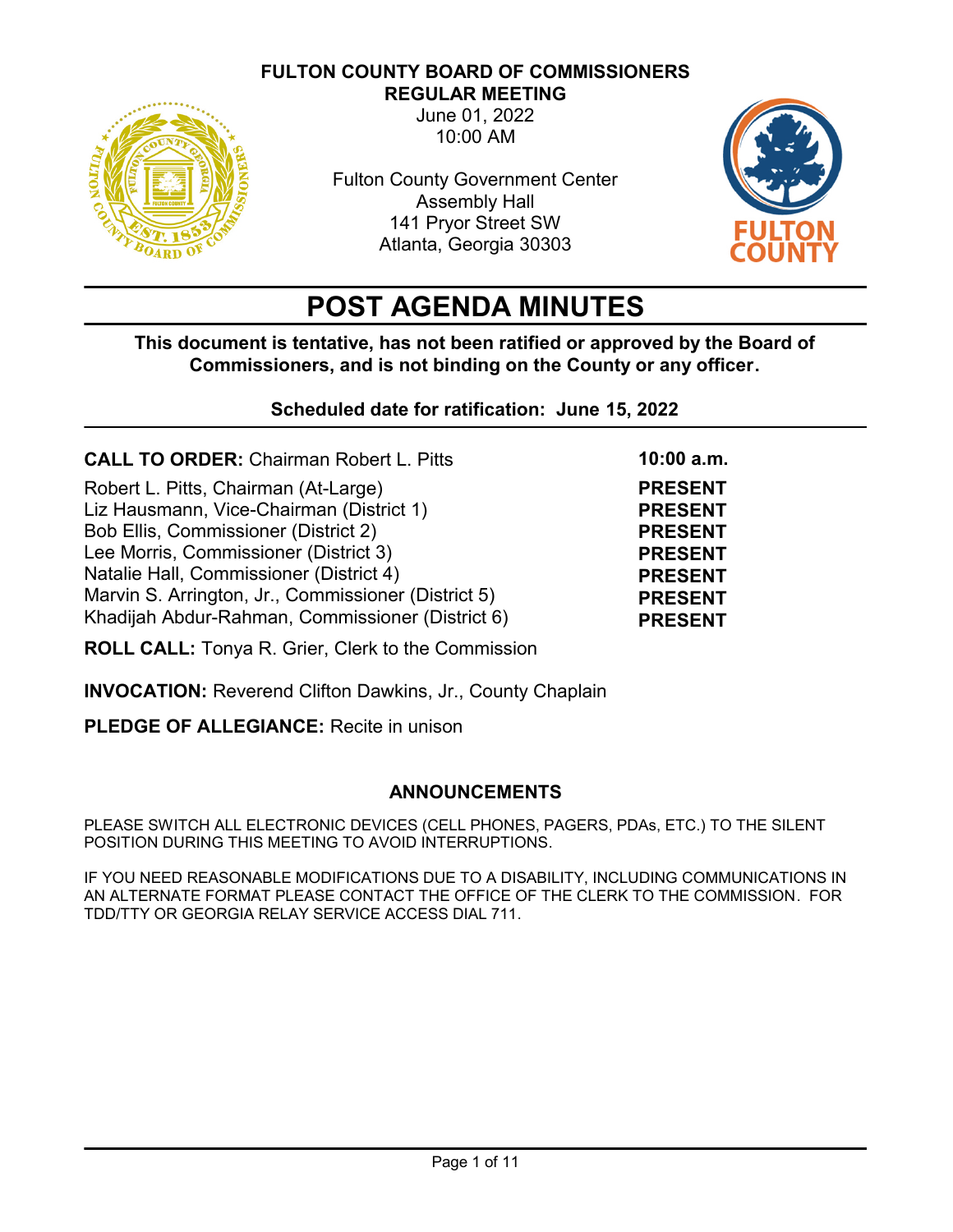## **CONSENT AGENDA**

#### **[22-0381](http://fulton.legistar.com/gateway.aspx?m=l&id=/matter.aspx?key=10879) Board of Commissioners**

Adoption of the Consent Agenda - All matters listed on the Consent Agenda are considered routine by the County Commission and will be enacted by one motion. No separate discussion will take place on these items. If discussion of any Consent Agenda item is desired, the item will be moved to the Regular Meeting Agenda for separate consideration. **(ADOPTED)**

A motion was made by Commissioner Morris and seconded by Commissioner Ellis, to adopt. The motion passed by the following vote:

**Yea:** Pitts, Hausmann, Ellis, Morris, Hall, and Abdur-Rahman

**Absent:** Arrington

# **[22-0382](http://fulton.legistar.com/gateway.aspx?m=l&id=/matter.aspx?key=10880) Board of Commissioners**

Proclamations for Spreading on the Minutes. **(SPREAD ON THE MINUTES UPON ADOPTION OF THE CONSENT AGENDA)**

Proclamation recognizing "Dr. Nellie Ruth Wright Adams Remembrance Day." **(Abdur-Rahman)** May 20, 2022

Proclamation recognizing "W.L. Cottrell Remembrance Day." **(Pitts)** May 23, 2022

# **Commissioners' District Board Appointments**

#### **[22-0383](http://fulton.legistar.com/gateway.aspx?m=l&id=/matter.aspx?key=10881) Board of Commissioners**

COMMISSION ON DISABILITY AFFAIRS **(APPROVED UPON ADOPTION OF THE CONSENT AGENDA)**

Term = Staggered two (2) year terms

Terms below expired: 7/31/2015 VACANT **(Hausmann)** VACANT **(Pitts/Morris)** Mr. Robert Smith **(Edwards/Arrington)**

**Commissioner Morris nominated Derrick Tuff for a District appointment to a term ending December 31, 2023.**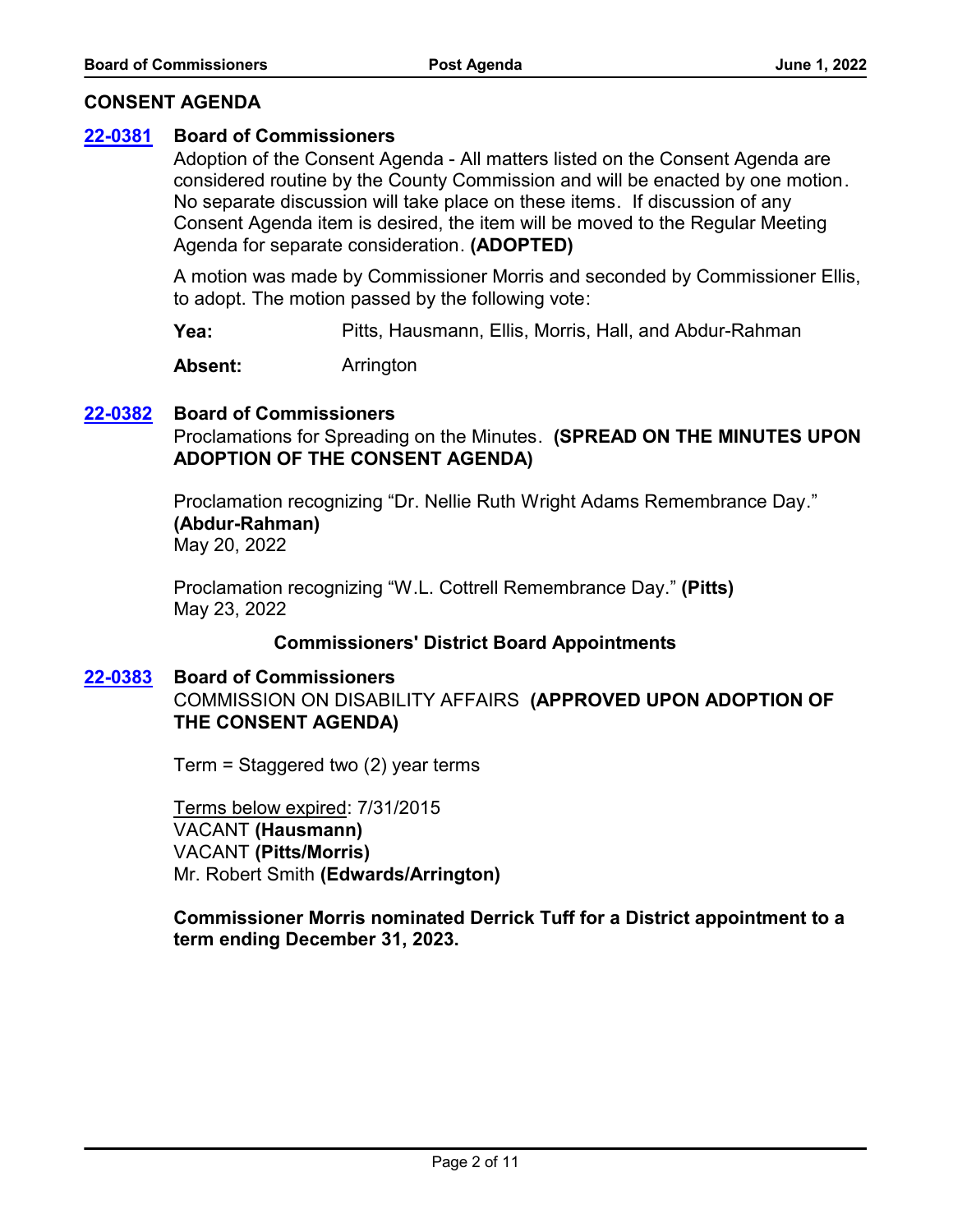# **Open & Responsible Government**

# **[22-0384](http://fulton.legistar.com/gateway.aspx?m=l&id=/matter.aspx?key=10766) Real Estate and Asset Management**

Request approval of a change order less than 10% - Department of Real Estate and Asset Management, 20RFP127341K-DB, Judge Romae T. Powell-Fulton County Juvenile Justice Facility Building Automation System Upgrades, Air Handling Unit Repairs and Chiller Replacements in the amount of \$123,073.00 with Trane U.S., Inc. (Atlanta, GA), to modify the existing Scope of Work to provide additional repairs and replacement of primary and secondary chiller pumps discovered during the upgrade renovation project of the BAS Controls, AHU and Chillers at the Fulton County Judge Romae T. Powell Juvenile Justice Center; and, to extend the existing contract for an additional four (4) month period in order to complete the work through October 31, 2022. **(APPROVED UPON ADOPTION OF THE CONSENT AGENDA)**

# **Arts and Libraries**

# **[22-0385](http://fulton.legistar.com/gateway.aspx?m=l&id=/matter.aspx?key=10736) Library**

Request approval of the lowest responsible bidder - Fulton County Library System-22ITB0210B-EC Shelf-Ready Foreign Language Books for Adults in the amount not to exceed \$36,520.00 with Multi-Cultural Books and Video (Madison Heights, MI) to provide foreign language books in multiple languages to all 34 library locations. Effective upon BOC approval until December 31, 2022 with three renewal options. **(APPROVED UPON ADOPTION OF THE CONSENT AGENDA)**

# **[22-0386](http://fulton.legistar.com/gateway.aspx?m=l&id=/matter.aspx?key=10869) Library**

Request approval of a Memorandum of Understanding between Fulton County, on behalf of the Fulton County Library System, and Vision to Learn to provide free eye screenings for kids during Summer Reading beginning June 1, 2022. The service will be at no cost to Fulton County and will be located at jointly agreed locations. The County Attorney is authorized to approve the MOU as to form and to make modifications thereto prior to execution. **(APPROVED UPON ADOPTION OF THE CONSENT AGENDA)**

# **Health and Human Services**

# **[22-0387](http://fulton.legistar.com/gateway.aspx?m=l&id=/matter.aspx?key=10651) Senior Services**

Request approval to amend an existing contract - Department of Senior Services, 18RFP11228-FB, Aging Services with (A) Senior Services North Fulton, (B) South Fulton Senior Services and (C) Visiting Nurses Health System, to amend the contract to change the invoice due date from the 6th of the month to the 15th of the month. Effective upon approval. **(APPROVED UPON ADOPTION OF THE CONSENT AGENDA)**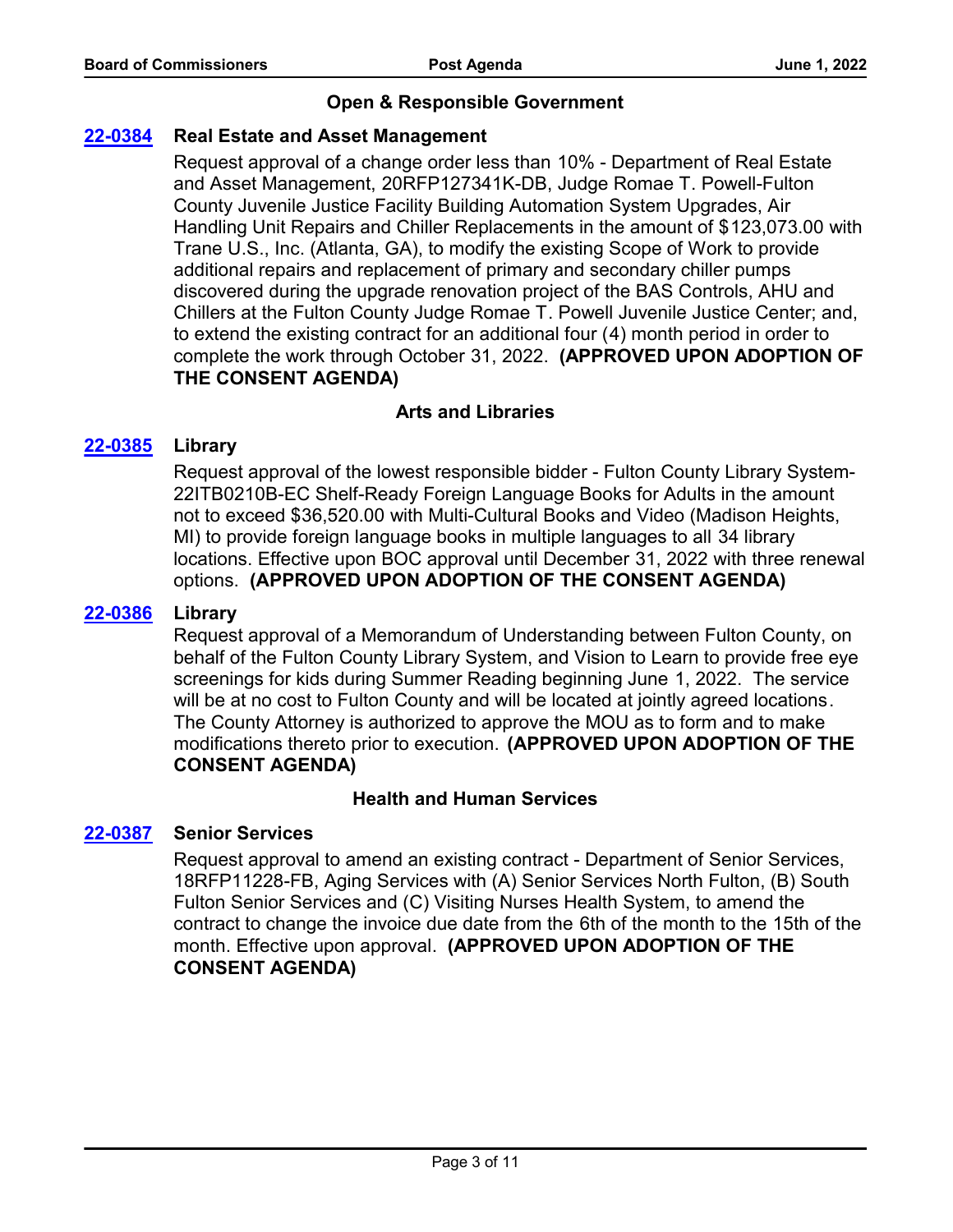## **Infrastructure and Economic Development**

## **[22-0388](http://fulton.legistar.com/gateway.aspx?m=l&id=/matter.aspx?key=10801) Real Estate and Asset Management**

Request approval of a Sewer Easement Dedication of 4,338 square feet to Fulton County, a political subdivision of the State of Georgia, from Jonesboro Road Senior Village, LP, for the purpose of constructing the Jonesboro Road Senior Village Project at 3895 Jonesboro Road, South Fulton, Georgia 30213. **(APPROVED UPON ADOPTION OF THE CONSENT AGENDA)**

## **[22-0389](http://fulton.legistar.com/gateway.aspx?m=l&id=/matter.aspx?key=10874) Real Estate and Asset Management**

Request approval of a Resolution authorizing the execution of a Right of Access License Agreement between Fulton County, Georgia and the Sandy Springs Conservancy, Inc. for the purpose of accepting donated volunteer projects performed to the exterior grounds of the Sandy Springs Library; authorizing the County Manager or his designee to approve such volunteer projects; authorizing the County Attorney to approve the License Agreement and related documents as to form and to make modifications thereto prior to execution; and for other purposes. **(APPROVED UPON ADOPTION OF THE CONSENT AGENDA)**

#### **[22-0390](http://fulton.legistar.com/gateway.aspx?m=l&id=/matter.aspx?key=10878) Real Estate and Asset Management**

Request approval of a Sewer Easement Dedication of 44,058 square feet to Fulton County, a political subdivision of the State of Georgia, from GRBK North Point, LLC., for the purpose of constructing the Ecco Park Phase 2 Project at 1275 North Point Parkway, Alpharetta, Georgia 30022. **(APPROVED UPON ADOPTION OF THE CONSENT AGENDA)**

#### **REGULAR MEETING AGENDA**

# **[22-0391](http://fulton.legistar.com/gateway.aspx?m=l&id=/matter.aspx?key=10882) Board of Commissioners**

Adoption of the Regular Meeting Agenda. **(ADOPTED AS AMENDED)**

A motion was made by Commissioner Ellis and seconded by Commissioner Hall, to adopt as amended by removing item #22-0379 as requested by Commissioner Abdur Rahman. The motion passed by the following vote:

Pitts, Hausmann, Ellis, Morris, Hall, Arrington, and Abdur-Rahman **Yea:**

#### **[22-0392](http://fulton.legistar.com/gateway.aspx?m=l&id=/matter.aspx?key=10883) Clerk to the Commission**

Ratification of Minutes. **(RATIFIED)**

Regular Meeting Minutes, May 4, 2022 Recess Meeting Post Agenda Minutes, May 18, 2022

A motion was made by Commissioner Ellis and seconded by Commissioner Hall, to ratify the meeting minutes. The motion passed by the following vote: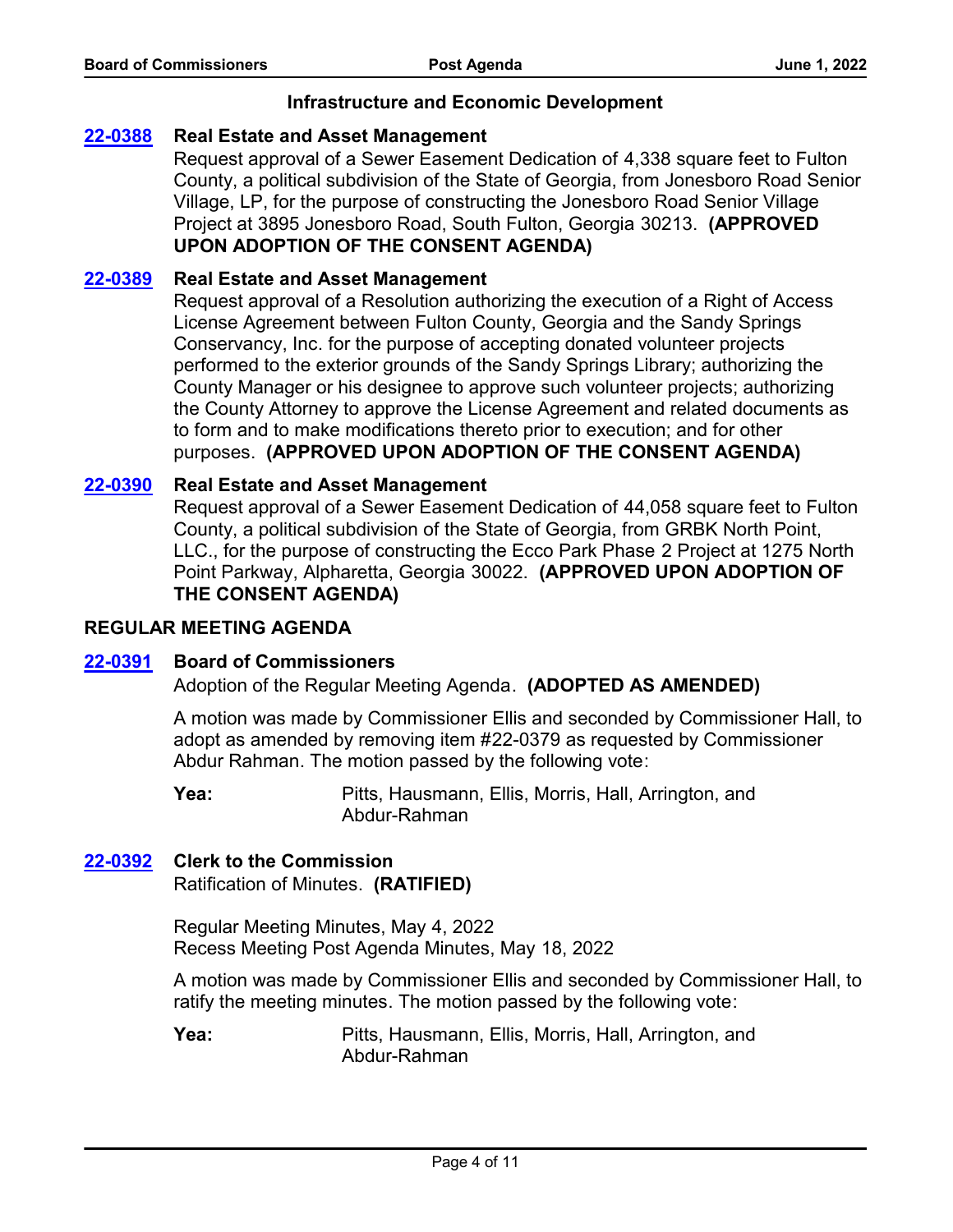# **[22-0393](http://fulton.legistar.com/gateway.aspx?m=l&id=/matter.aspx?key=10884) Board of Commissioners**

Presentation of Proclamations and Certificates. **(PRESENTED)**

Proclamation recognizing "Fulton County Employee Appreciation Day." **(Pitts)**

\*Proclamation recognizing "Veterans Empowerment Organization Appreciation Day." **(Ellis)**

Presentation to the Board of Commissioners: "In My Shoes" Art Exhibit. **(Arts & Culture)**

*\*not presented/recipient not in attendance*

## **PUBLIC HEARINGS**

# **[22-0394](http://fulton.legistar.com/gateway.aspx?m=l&id=/matter.aspx?key=10885) Board of Commissioners**

Public Comment - Citizens are allowed to voice County related opinions, concerns, requests, etc. during the Public Comment portion of the Commission meeting. **Speakers will be granted up to two minutes each. Members of the public will not be allowed to yield or donate time to other speakers. The Public Comment portion of the meeting will not exceed 30 minutes at the Regular Meeting, nor will this portion exceed thirty minutes at the Recess Meeting**. In the event the 30 minute time limit is reached prior to public comments being completed, public comment will be suspended and the business portion of the BOC meeting will commence. Public comment will resume at the end of the meeting. Similarly, written comments (that were timely submitted) not previously read, may be read at the end of the meeting. For more information or to arrange a speaking date, contact the Clerk's Office. **(CONDUCTED)**

**4 Speakers: Ruth Walker (Fair Housing); Sandra Burchardt (Elections); Maggie Goldman (Item #22-0404) and Donald "Dee Cee" Craddock (Congratulated Chairman Pitts & Commissioner Arrington, Jr.)**

**Zoom Speakers: NONE**

**Emailed Comments: NONE**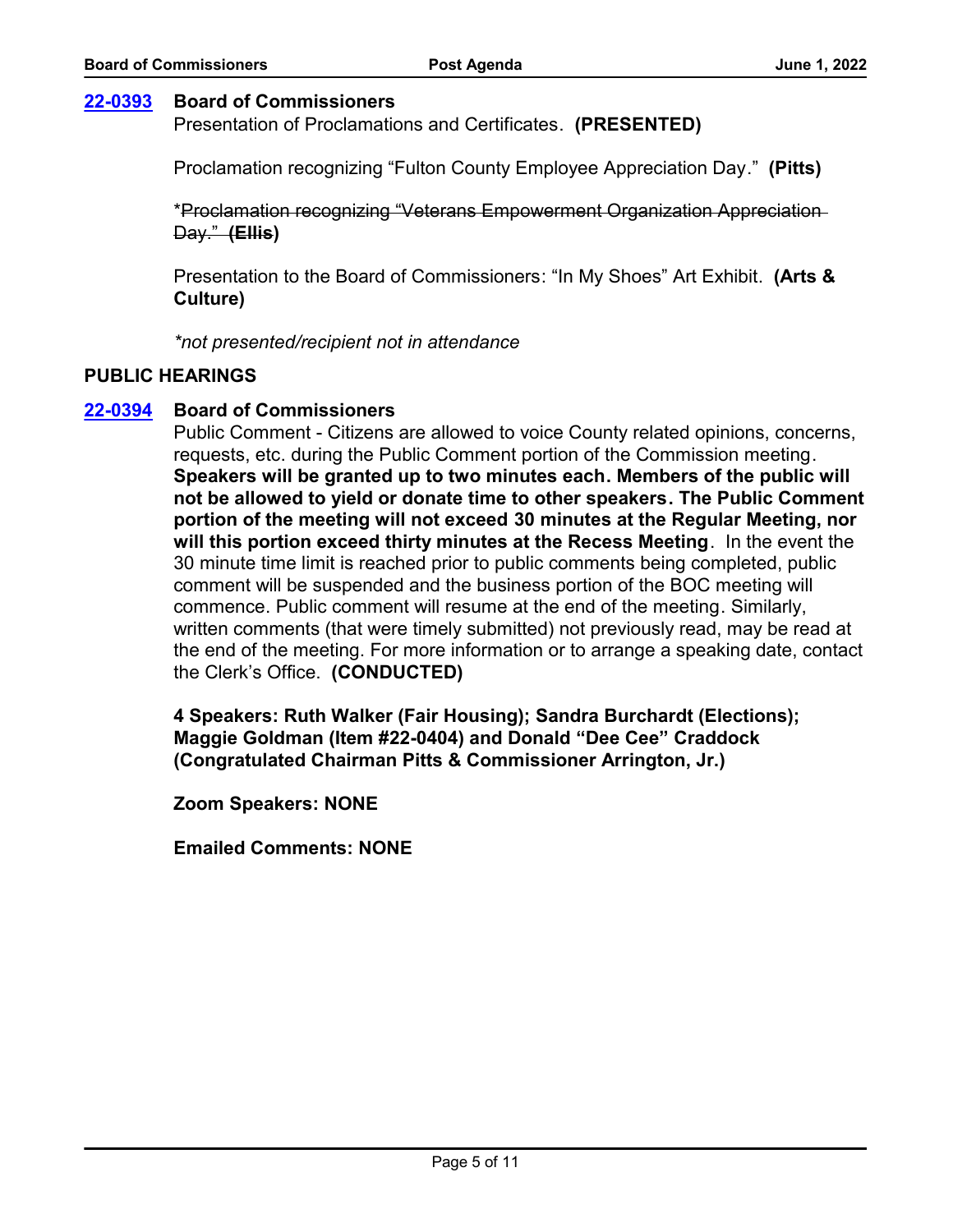## **ZONING, USE PERMITS, AND ZONING MODIFICATION APPLICATIONS**

#### **[22-0395](http://fulton.legistar.com/gateway.aspx?m=l&id=/matter.aspx?key=10867) Public Works**

2022Z -0001 SFC, 2022VC-0001 SFC, 4143 Fulton Industrial Boulevard (SR 70) **(APPROVED CONDITIONAL)**

Public Works Dept. Recommendation: Approval Conditional CZB Recommendation: Approval Conditional CLUP: Consistent

Application by Nathan V. Hendricks III for White Coat, LLC seeks rezoning from M-2 (Heavy Industrial) to C-2 (Commercial) of property located at 4143 Fulton Industrial Boulevard to accommodate an urgent care facility. The 0.44-acre property is currently developed with an 1,800 square foot building and parking lot. The applicant intends to renovate the existing building for occupational medical use as an urgent care facility focused on providing service to area workers. In addition, the applicant also requests a concurrent variance as follows: Reduce the 5-foot landscape strip to 0 feet to allow existing encroachments along the southwest property line to remain. (Article 4.23.1)

The subject site has 94 feet of frontage along the northwest side of Martin Luther King Jr. Drive and is located within Land Lot 23, District 14F, Fulton County, Georgia.

## **PUBLIC HEARING CONDUCTED**

# **3 SPEAKERS: Amy Bledsoe (Staff); Nathan "Pete" V. Hendricks (Applicant) & Brent Harris (White Coat, LLC Representative)**

A motion was made by Commissioner Ellis and seconded by Commissioner Abdur-Rahman, to approve the recommendations of Public Works and the CZB. The motion passed by the following vote:

Pitts, Hausmann, Ellis, Morris, Hall, Arrington, and Abdur-Rahman **Yea:**

#### **COUNTY MANAGER'S ITEMS**

#### **Open & Responsible Government**

#### **[22-0396](http://fulton.legistar.com/gateway.aspx?m=l&id=/matter.aspx?key=10740) County Manager**

Presentation of COVID-19 Operational Response Update. **(PRESENTED/APPROVED)**

A motion was made by Commissioner Ellis and seconded by Commissioner Hall, to approve allocating the \$500,000.00 Summer Youth Job Training Program funding. The motion passed by the following vote:

**Yea:** Pitts, Hausmann, Ellis, Hall, Arrington, and Abdur-Rahman

**Did Not Vote:** Morris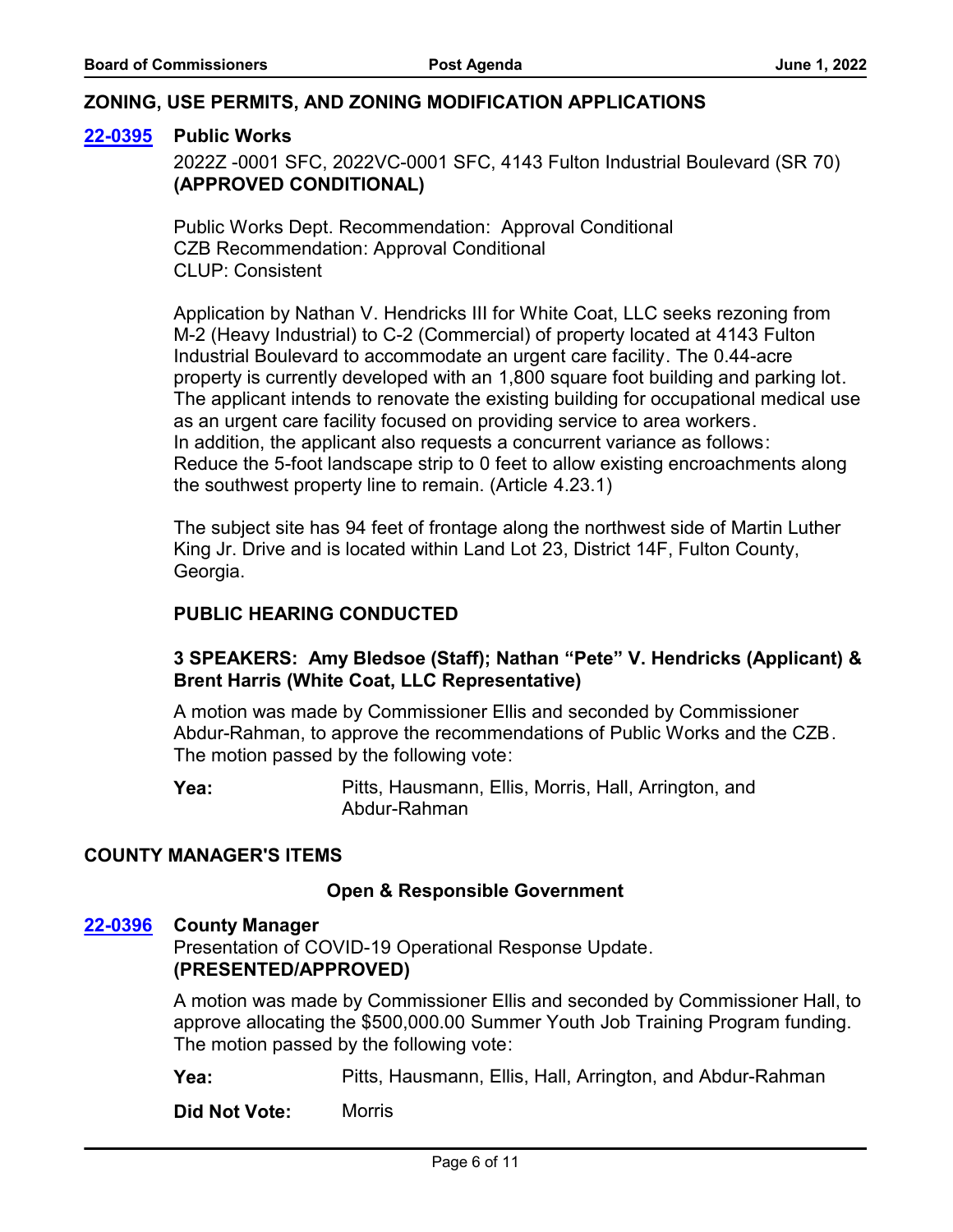## **[22-0397](http://fulton.legistar.com/gateway.aspx?m=l&id=/matter.aspx?key=10892) Purchasing and Contract Compliance**

Request ratification of emergency procurement - County Manager, Countywide Emergency Procurements. **(APPROVED)**

A motion was made by Commissioner Morris and seconded by Commissioner Hall, to approve ratification. The motion passed by the following vote:

**Yea:** Pitts, Hausmann, Ellis, Morris, Hall, and Abdur-Rahman

**Did Not Vote:** Arrington

#### **[22-0398](http://fulton.legistar.com/gateway.aspx?m=l&id=/matter.aspx?key=10457) Finance**

Presentation, review and approval of June 1, 2022 Budget Soundings. **(APPROVED)**

A motion was made by Commissioner Morris and seconded by Commissioner Hall, to approve. The motion passed by the following vote:

**Yea:** Hausmann, Ellis, Morris, Hall, and Abdur-Rahman

**Did Not Vote:** Pitts, and Arrington

## **[22-0399](http://fulton.legistar.com/gateway.aspx?m=l&id=/matter.aspx?key=10872) Human Resources Management**

Request approval to modify the classification section of the Classification and Compensation plan by adding two (2) new titles: Talent Acquisition Supervisor (grade 22) and Talent Acquisition Specialist (grade 19). **(APPROVED)**

A motion was made by Commissioner Hall and seconded by Commissioner Abdur-Rahman, to approve. The motion passed by the following vote:

**Yea:** Hausmann, Ellis, Morris, Hall, Arrington, and Abdur-Rahman

**Abstain:** Pitts

#### **[22-0400](http://fulton.legistar.com/gateway.aspx?m=l&id=/matter.aspx?key=10761) Real Estate and Asset Management**

Request approval to an amend existing contract - **Fulton County Library System**, RFP#11RFP78733K-NH, Wayfinding Design Services for the Library Capital Improvement Program (CIP), Phase II in the amount of \$49,600.00 with EYP, Inc. (Atlanta, GA), to provide additional Wayfinding Programming, Design and Construction Administration Services for Peachtree Library and MLK Library. Effective upon approval. **(APPROVED)**

A motion was made by Commissioner Morris and seconded by Commissioner Hall, to approve. The motion passed by the following vote: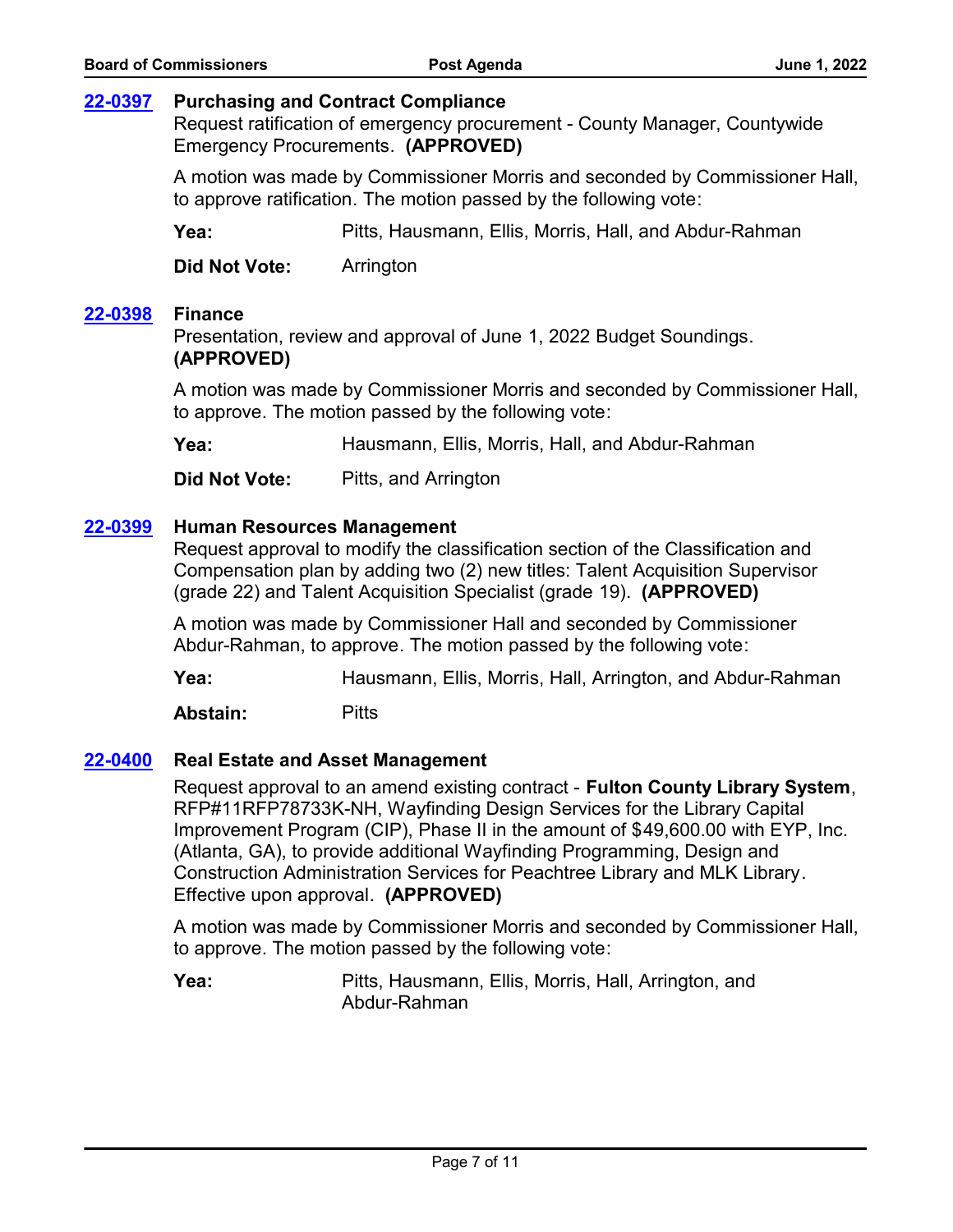# **[22-0401](http://fulton.legistar.com/gateway.aspx?m=l&id=/matter.aspx?key=10800) Real Estate and Asset Management**

Request approval to amend an existing contract - Fulton County Library System, RFP#11RFP78810K-JD, Technology and Design Services for the Library Capital Improvement Program (CIP), Phase II in the amount of \$165,400.00 with TLC Engineering for Architecture, Inc. (Jacksonville, FL), to provide engineering design and construction administration services for IT systems, telecommunication, audio-visual technology, building security and training services for Peachtree Library, MLK Jr. Library and East Point Library Expansion. Effective upon approval. **(APPROVED)**

A motion was made by Commissioner Hall and seconded by Commissioner Abdur-Rahman, to approve. The motion passed by the following vote:

Pitts, Hausmann, Ellis, Morris, Hall, Arrington, and Abdur-Rahman **Yea:**

# **[22-0402](http://fulton.legistar.com/gateway.aspx?m=l&id=/matter.aspx?key=10803) Real Estate and Asset Management**

Request approval to extend an existing contract - Fulton County Library System, RFP #10RFP04122K-DJ, Program Management Services for the Fulton County Library System Capital Improvement Program (FCLS-CIP) in the amount of \$400,091.70 with CBRE Heery/Russell - a joint venture (Atlanta, GA), comprised of CBRE Heery, Inc. and H.J. Russell and Company, Inc. to provide continued Program Management Services for the remaining Phase II library projects for an additional six (6) month period in order to complete project construction and project adds for Phase II library project renovations. Effective dates: July 1, 2022 through December 31, 2022. **(APPROVED)**

A motion was made by Commissioner Hall and seconded by Commissioner Abdur-Rahman, to approve. The motion passed by the following vote:

Pitts, Hausmann, Ellis, Morris, Hall, Arrington, and Abdur-Rahman **Yea:**

# **Health and Human Services**

## **[22-0403](http://fulton.legistar.com/gateway.aspx?m=l&id=/matter.aspx?key=10451) Senior Services**

Request approval to increase spending authority - Department of Senior Services, #16RFP02082016A-CJC, Senior Transportation Services in the amount not to exceed \$65,000.00 with Transdev, Incorporated (Lombard, IL), to provide Senior Transportation Services for Fulton County Seniors aged 60 and above and participants attending the Fulton County Behavioral Health Training Centers. Effective upon BOC approval. **(APPROVED)**

A motion was made by Commissioner Abdur-Rahman and seconded by Commissioner Hall, to approve. The motion passed by the following vote:

**Yea:** Pitts, Hausmann, Ellis, Morris, Hall, and Abdur-Rahman

**Did Not Vote:** Arrington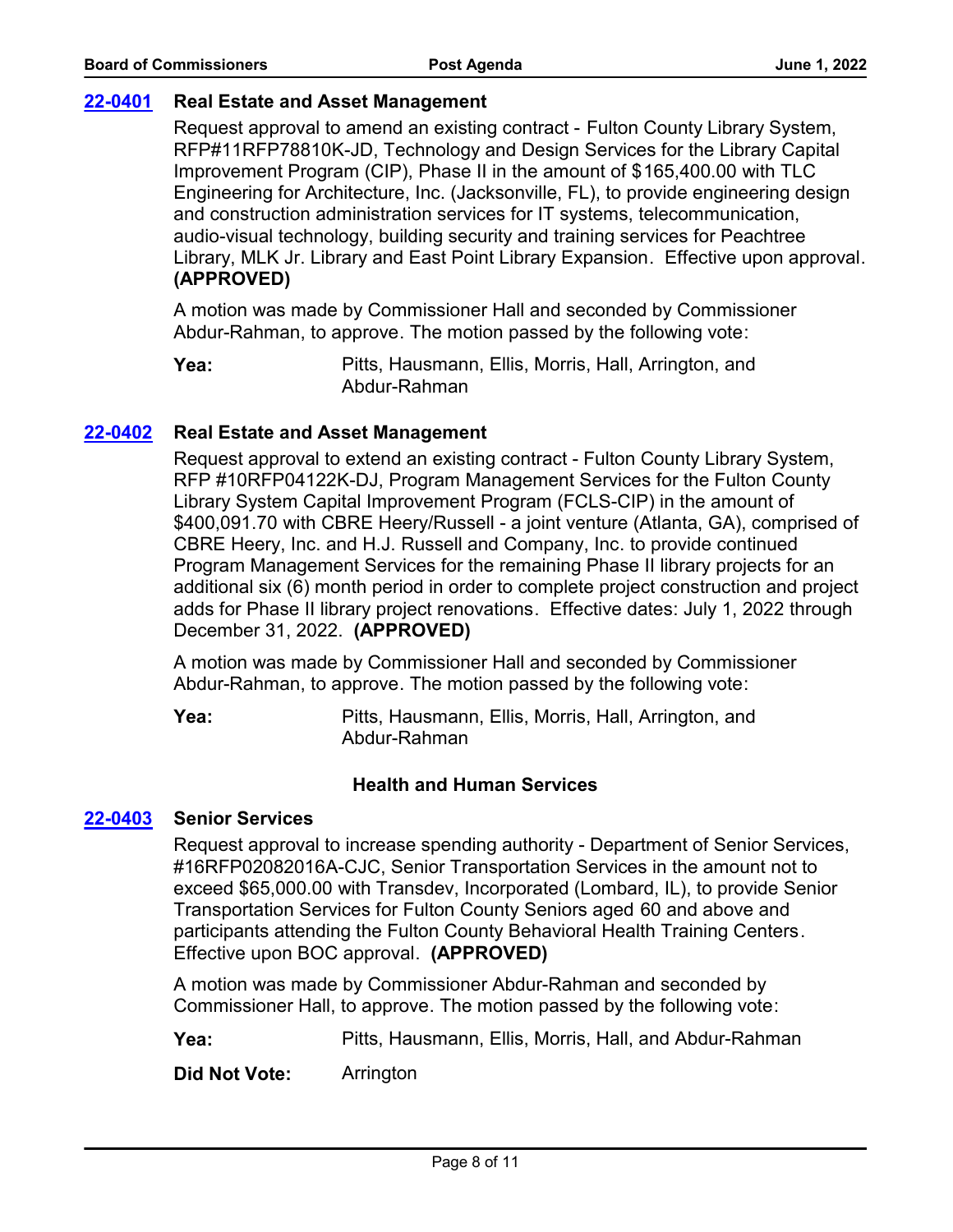# **[22-0404](http://fulton.legistar.com/gateway.aspx?m=l&id=/matter.aspx?key=10870) Public Works**

The Departments of Public Works and Finance request approval to hold public hearings in anticipation of a future request for approval to authorize increases in water and sewer rates, fees and charges by five percent (5%) for the next three years effective January 1, 2023. The increases in rates are necessary to complete the projects included in the 2023-2026 Water and Wastewater Capital Improvements Program and South Fulton Wastewater Capacity Study. **(APPROVED)**

A motion was made by Commissioner Abdur-Rahman and seconded by Commissioner Hall, to approve. The motion passed by the following vote:

Pitts, Hausmann, Ellis, Morris, Hall, Arrington, and Abdur-Rahman **Yea:**

# **COMMISSIONERS' ACTION ITEMS**

# **[22-0405](http://fulton.legistar.com/gateway.aspx?m=l&id=/matter.aspx?key=10899) Board of Commissioners**

Request approval of an Ordinance to amend Chapter 38 (Human Relations), Article II (Discrimination in Places of Public Accommodation), Sections 38-32(b) and 38-33 (a) of the Fulton County Code of Ordinances to adopt a policy against discrimination on the bases of sexual orientation, gender identity, and gender expression; and for other purposes. **(Morris) (APRROVED AS AMENDED)**

A motion was made by Commissioner Hall and seconded by Commissioner Abdur-Rahman, to approve with a friendly amendment by Commissioner Ellis to include disabilities in the language of the policy. The motion passed by the following vote:

Pitts, Hausmann, Ellis, Morris, Hall, Arrington, and Abdur-Rahman **Yea:**

# **[22-0406](http://fulton.legistar.com/gateway.aspx?m=l&id=/matter.aspx?key=10900) Board of Commissioners**

Request approval to amend Chapter 38 (Human Relations), Article I (In General), Section 38-1 and Chapter 154 (Personnel), Article I (In General), Section 14-3 (a) of the Fulton County Code of Ordinances to adopt a policy against discrimination on the bases of gender identity and gender expression; and for other purposes. **(Morris) (APPROVED)**

A motion was made by Commissioner Hall and seconded by Commissioner Morris, to approve. The motion passed by the following vote: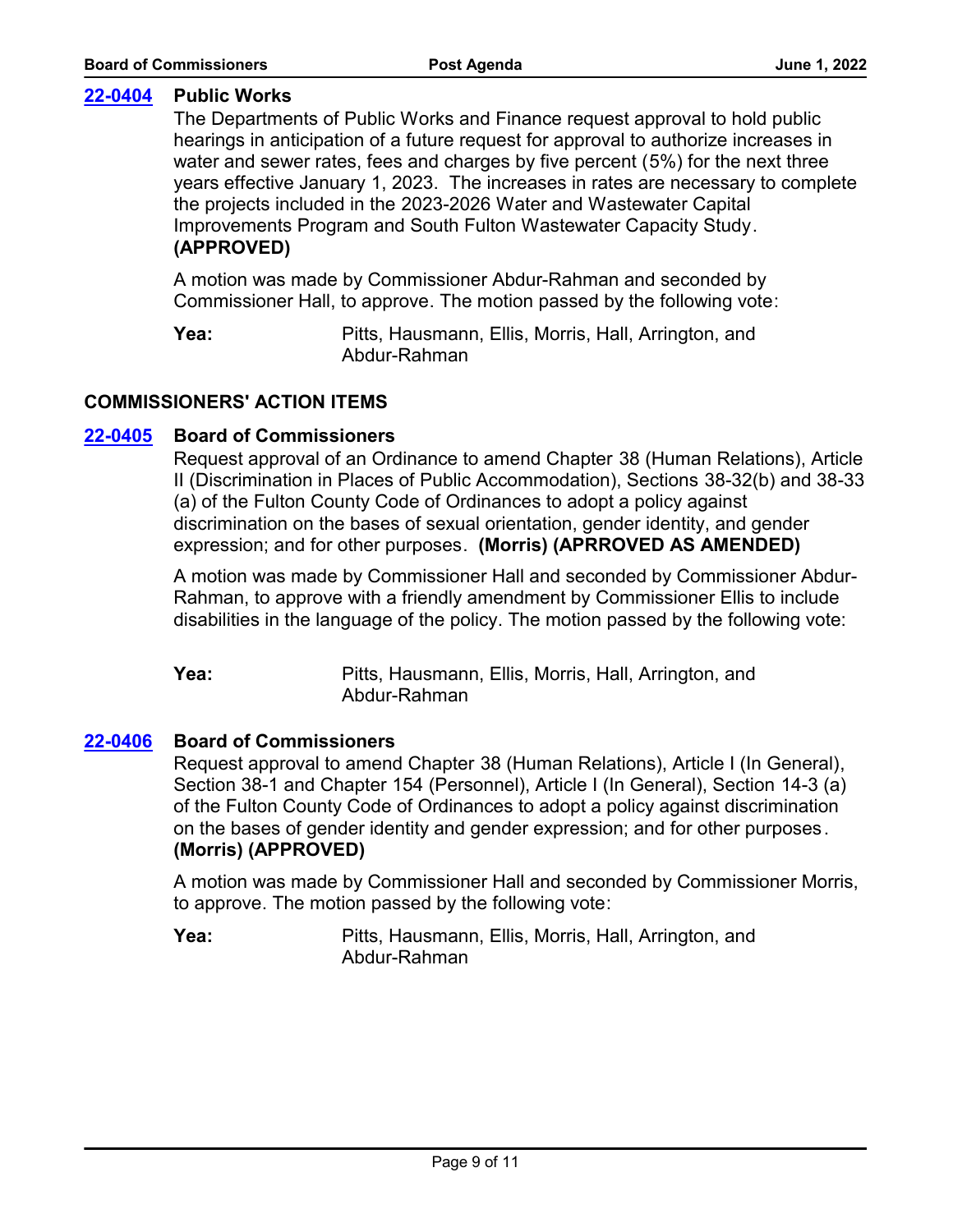## **[22-0407](http://fulton.legistar.com/gateway.aspx?m=l&id=/matter.aspx?key=10901) Board of Commissioners**

Request approval of an Ordinance to amend Chapter 38 (Human Relations) of the Fulton County Code of Ordinances by adopting a new Article III (Discrimination in Housing) to prohibit discrimination in Housing based on a person's sex, race, color, religion, disability, familial status, national origin, sexual orientation, gender identity or gender expression; and for other purposes. **(Morris) (HELD)**

# **ITEM HELD AS REQUESTED BY COMMISSIONER MORRIS**

A motion was made by Commissioner Abdur-Rahman and seconded by Commissioner Hall to approve. **(NO VOTE TAKEN)**

# **COUNTY MANAGER'S PRESENTATION AND DISCUSSION ITEMS**

#### **Infrastructure and Economic Development**

Presentation: Infrastructure and Economic Development Area Report for FY2022. **(PRESENTED) [22-0408](http://fulton.legistar.com/gateway.aspx?m=l&id=/matter.aspx?key=10819) Strategy and Performance Management**

# **COMMISSIONERS' PRESENTATION AND DISCUSSION ITEMS**

# **[22-0409](http://fulton.legistar.com/gateway.aspx?m=l&id=/matter.aspx?key=10902) Board of Commissioners**

Discussion: Elections Update **(Hausmann) (DISCUSSED)**

# **[22-0379](http://fulton.legistar.com/gateway.aspx?m=l&id=/matter.aspx?key=10845) Board of Commissioners**

Discussion: Status update on execution and implementation of Board Resolution to combat voter suppression in Fulton County **(Abdur-Rahman) (HELD ON 5/18/22) (REMOVED)**

# **ITEM REMOVED FROM THE REGULAR MEETING AGENDA AS REQUESTED BY COMMISSIONER ABDUR-RAHMAN**

## **EXECUTIVE SESSION**

# **[22-0410](http://fulton.legistar.com/gateway.aspx?m=l&id=/matter.aspx?key=10886) Board of Commissioners**

Executive **(CLOSED)** Sessions regarding litigation **(County Attorney)**, real estate **(County Manager)**, and personnel **(Pitts)**. **(APPROVED/NO ACTION TAKEN)**

**PRESENT IN THE EXECUTIVE SESSION REGARDING LITIGATION, REAL ESTATE AND PERSONNEL: Chairman Pitts, Vice-Chairman Hausmann, Commissioners: Ellis, Morris, Hall, Arrington and Abdur-Rahman; County Manager Dick Anderson; Chief Financial Officer Sharon Whitmore; County Attorney Y. Soo Jo; and Clerk to the Commission Tonya R. Grier.**

A motion was made by Commissioner Morris and seconded by Commissioner Arrington, to enter into Executive Session. The motion passed by the following vote: